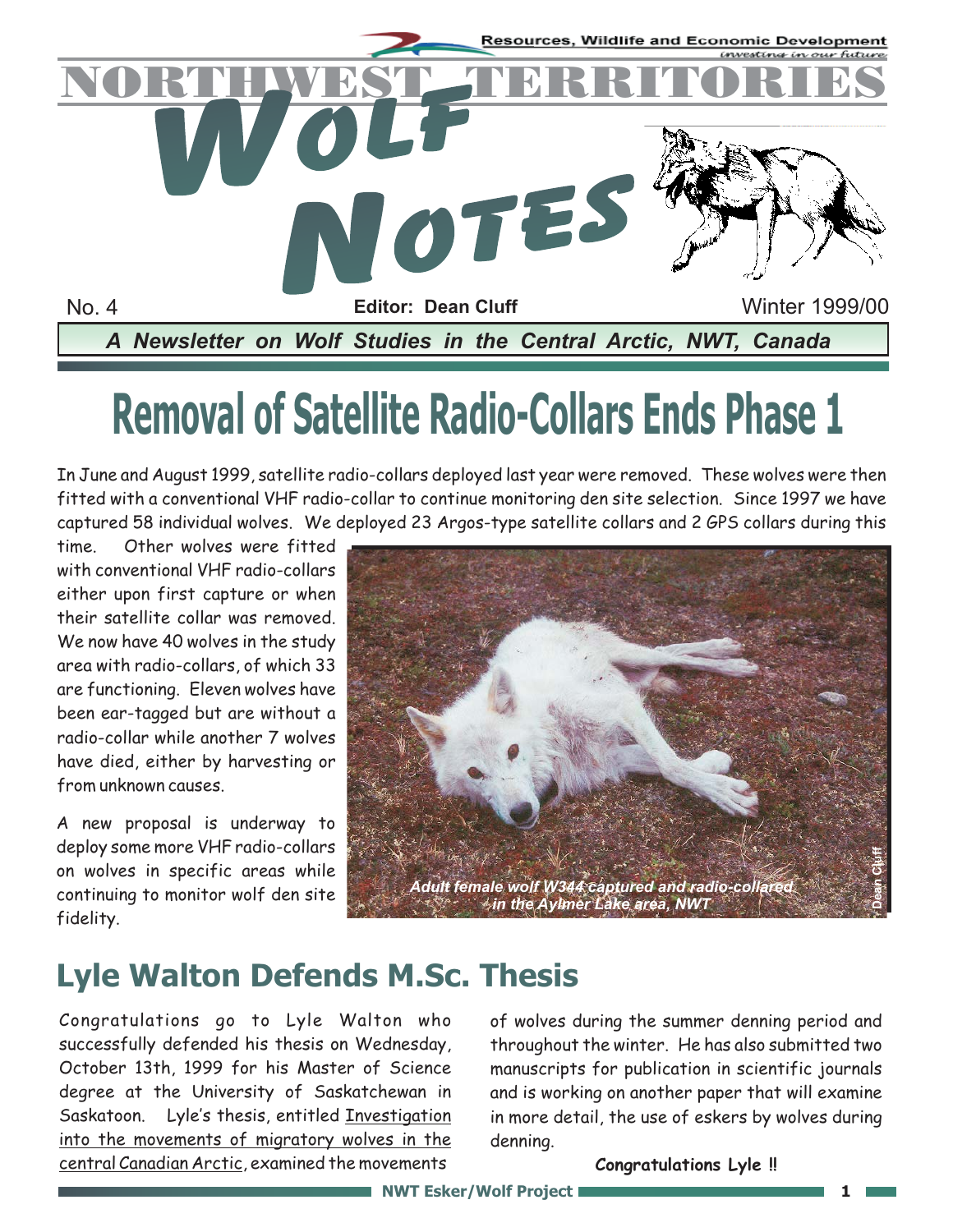

#### **Wolf Capture Sites**

Wolves were captured from 1997 to 1999 over a  $30,000$  km<sup>2</sup> area north of the treeline in the Northwest Territories. Three of the 1997 capture sites are now located in the new territory of Nunavut, which came into effect April 1999. The boundary, of course, is political, and has no

influence on wolf movements. Captures occurred at den sites for all wolves except one. In most cases, the breeding adults were the ones radiocollared. Repeat captures at den sites between years reflects the replacement of satellite collars with VHF collars.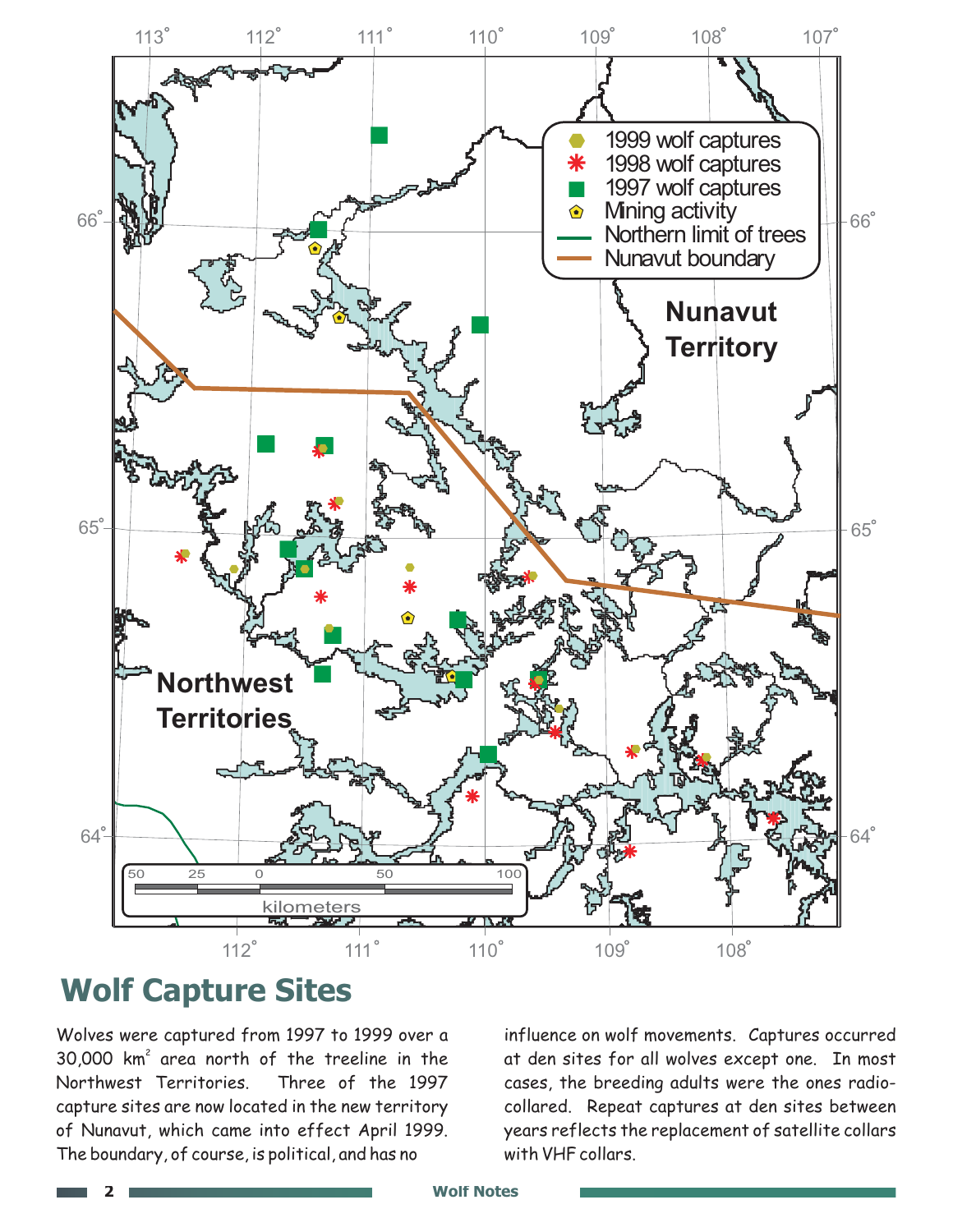## **1999 Pup Counts**

Ground-based observations did not occur this year and consequently our information is limited. We had to rely only on one aerial tracking flight and our capture visit. Unfortunately not all pups may be seen at one time, especially when in a helicopter trying to catch specific wolves. Nevertheless, we conservatively estimated an average of 3.7 pups/den based visits to 6 den sites. We also saw in two of these litters a noticeable difference in the size of the pups.



# **Summer Range Sizes**

|             |                                                          |                                                  |                              | polygon (MCP) are common methods used to estimate home range size. (from Lyle Walton's thesis) |              |                   |                                                  |                               |                        |
|-------------|----------------------------------------------------------|--------------------------------------------------|------------------------------|------------------------------------------------------------------------------------------------|--------------|-------------------|--------------------------------------------------|-------------------------------|------------------------|
|             | <b>Females</b>                                           |                                                  |                              |                                                                                                | <b>Males</b> |                   |                                                  |                               |                        |
|             |                                                          |                                                  | <b>Summer Range Size</b>     |                                                                                                |              |                   | <b>Summer Range Size</b>                         |                               |                        |
| Year        | Wolf                                                     | 95% MCP<br>(km²                                  | 95% Fixed<br>kernel $(km^2)$ | Number of<br>locations                                                                         | Year         | Wolf              | 95% MCP<br>(km <sup>2</sup> )                    | 95% Fixed<br>kernel ( $km2$ ) | Number of<br>locations |
| 1997        |                                                          |                                                  |                              |                                                                                                | 1997         |                   |                                                  |                               |                        |
|             | W301                                                     | 486                                              | 686                          | 36                                                                                             |              | W311              | 893                                              | 1,488                         | 30                     |
|             | W303                                                     | 406                                              | 568                          | 28                                                                                             |              | W327              | 3,629                                            | 991                           | 28                     |
|             | W305                                                     | 725                                              | 990                          | 58                                                                                             |              |                   |                                                  |                               |                        |
|             | W315                                                     | 1,368                                            | 999                          | 30                                                                                             |              |                   |                                                  |                               |                        |
|             | W320                                                     | 635                                              | 1,549                        | 32                                                                                             |              |                   |                                                  |                               |                        |
|             | W322                                                     | 272                                              | 126                          | 41                                                                                             |              |                   |                                                  |                               |                        |
| <u>1998</u> | W303                                                     | 301                                              | 365                          | 32                                                                                             | <u>1998</u>  | W338              | 996                                              | 905                           | 98                     |
|             | W305                                                     | 1,166                                            | 1,733                        | 85                                                                                             |              | W351              | 2,572                                            | 1,627                         | 50                     |
|             | W339                                                     | 3,039                                            | 2,728                        | 53                                                                                             |              |                   |                                                  |                               |                        |
|             | W341                                                     | 164                                              | 207                          | 40                                                                                             |              |                   |                                                  |                               |                        |
|             | W342                                                     | 2,261                                            | 2,080                        | 90                                                                                             |              |                   |                                                  |                               |                        |
|             | W344                                                     | 2,791                                            | 2,065                        | 96                                                                                             |              |                   |                                                  |                               |                        |
|             | W349                                                     | 1,113                                            | 2,246                        | 77                                                                                             |              |                   |                                                  |                               |                        |
|             | W353                                                     | 1,093                                            | 1,549                        | 87                                                                                             |              |                   |                                                  |                               |                        |
|             | Mean $(+ S.E.)$                                          | $1,130 + 251$                                    | $1,278 + 222$                |                                                                                                |              | Mean $(\pm S.E.)$ | $2,022 + 659$                                    | $1,253 + 179$                 |                        |
|             |                                                          |                                                  |                              |                                                                                                |              |                   |                                                  |                               |                        |
|             |                                                          | Look for us at the wolf symposium "Beyond 2000.  |                              | 'Beyond 2000' Wolf Conference                                                                  |              |                   | The symposium, sponsored by the International    |                               |                        |
|             |                                                          | Realities of Global Wolf Restoration" in Duluth, |                              |                                                                                                |              |                   | Wolf Center and University College Duluth at the |                               |                        |
|             |                                                          | Minnesota, 23-26 February 2000. Lyle Walton      |                              |                                                                                                |              |                   | University of Minnesota Duluth, has drawn wolf   |                               |                        |
|             |                                                          |                                                  | will be headlining our       |                                                                                                |              |                   | researchers, educators, and enthusiasts from     |                               |                        |
|             |                                                          |                                                  | presentation called,         |                                                                                                |              |                   | around the world and is shaping up to be a great |                               |                        |
|             |                                                          |                                                  |                              | "Wolves and eskers:                                                                            |              |                   | conference. Look for program scheduling and      |                               |                        |
|             |                                                          |                                                  |                              |                                                                                                |              |                   |                                                  |                               |                        |
|             |                                                          |                                                  |                              |                                                                                                |              |                   |                                                  |                               |                        |
|             |                                                          |                                                  | Denning ecology of tundra    |                                                                                                |              |                   | additional information at their web site.        |                               |                        |
|             |                                                          |                                                  | wolves in Canada's central   |                                                                                                |              |                   |                                                  |                               |                        |
|             | YOND 2000<br><b>Realities of Global Wolf Restoration</b> |                                                  | arctic."                     |                                                                                                |              |                   | http://www.d.umn.edu/wolf2000                    |                               |                        |

# **'Beyond 2000' Wolf Conference**



#### **http://www.d.umn.edu/wolf2000**